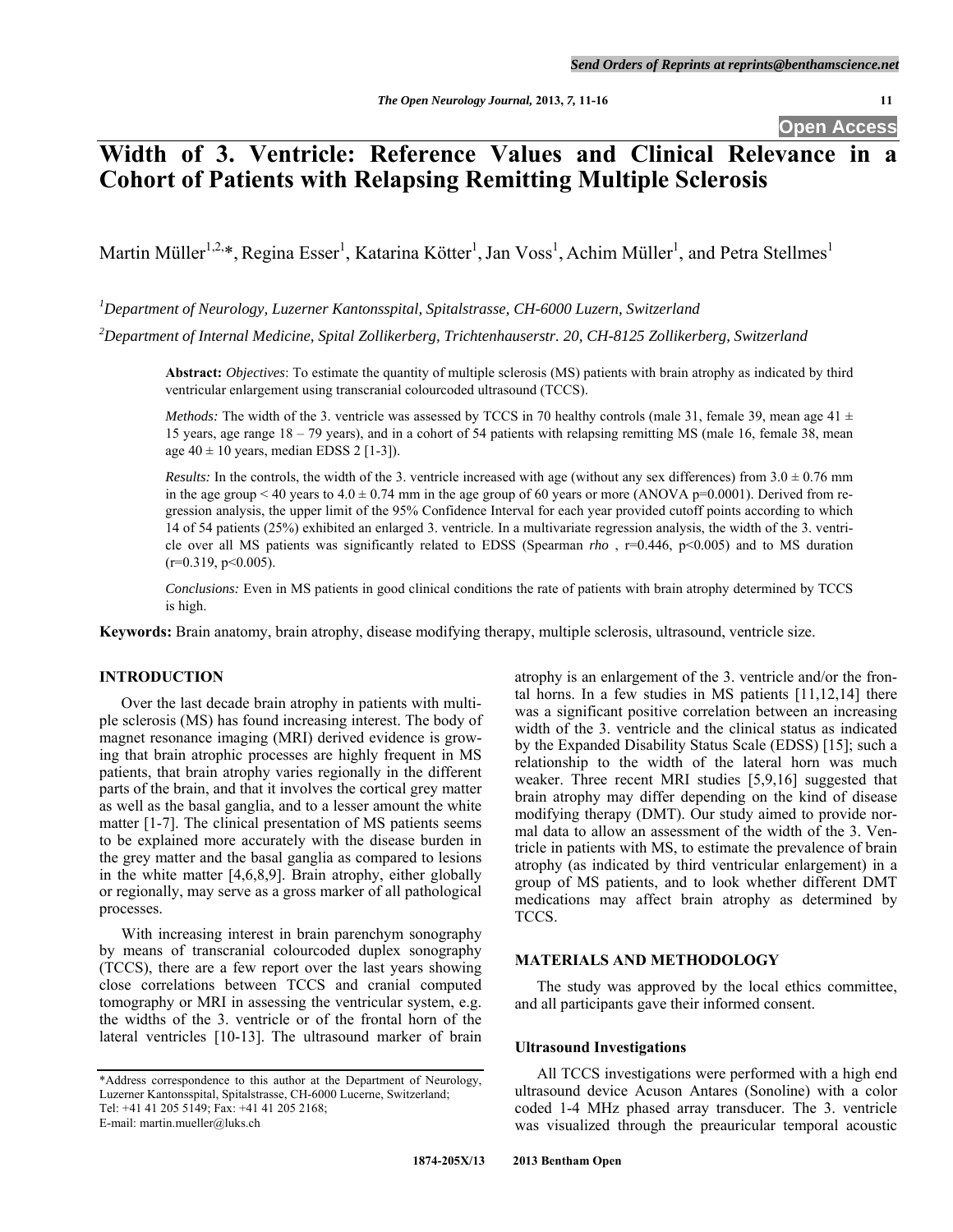#### **12** *The Open Neurology Journal, 2013, Volume 7 Müller et al.*

window at an axial image plane; it is identified as an an- /hypoechogenic space with hyperechogenic horizontal boundary lines (corresponding to the ventricle walls) lying in front of the pineal gland and between the basal ganglia structures (Fig. **1**). The width of the 3. ventricle was assessed as the maximum distance between the inner boundaries of both hyperechogenic lines after they were displayed strictly parallel.

 After a training period, two experienced TCCS examiner (M.M., J.V.) performed an interobserver study in 20 randomly selected persons (male 13, female 7; mean age,  $41 \pm$  18 years). Each examiner performed the TCCS investigation independently from the other. The insonation of the 3. Ventricle was performed from both sides of the head, and each run consisted of three measurements (with removal of the insonation probe from the skull inbetween) from which a mean for each side was calculated. The definite individual width of the 3. ventricle was the mean of the mean of both sides. The coefficient of determination  $(R^2$  statistics) between both examiners to assess third ventricular width was  $R^2 = 0.97$ . Using Bland-and-Altman-Plot [17] (Fig. 2) statistics, the mean of the interobserver difference was 0.24 mm



**Fig. (1). A** Transtemporal insonation of the third ventricle: landmark structures are both thalamic nuclei (N th) and the pineal gland (Gl pin); the third ventricle is located between the thalami and indicated by the two hyperechogenic lines.



**Fig. (1). B** Enlargement of Fig. (**1**) **A** The width of the third ventricle is measured as the distance between the inner bounds of the bright ventricle walls (1).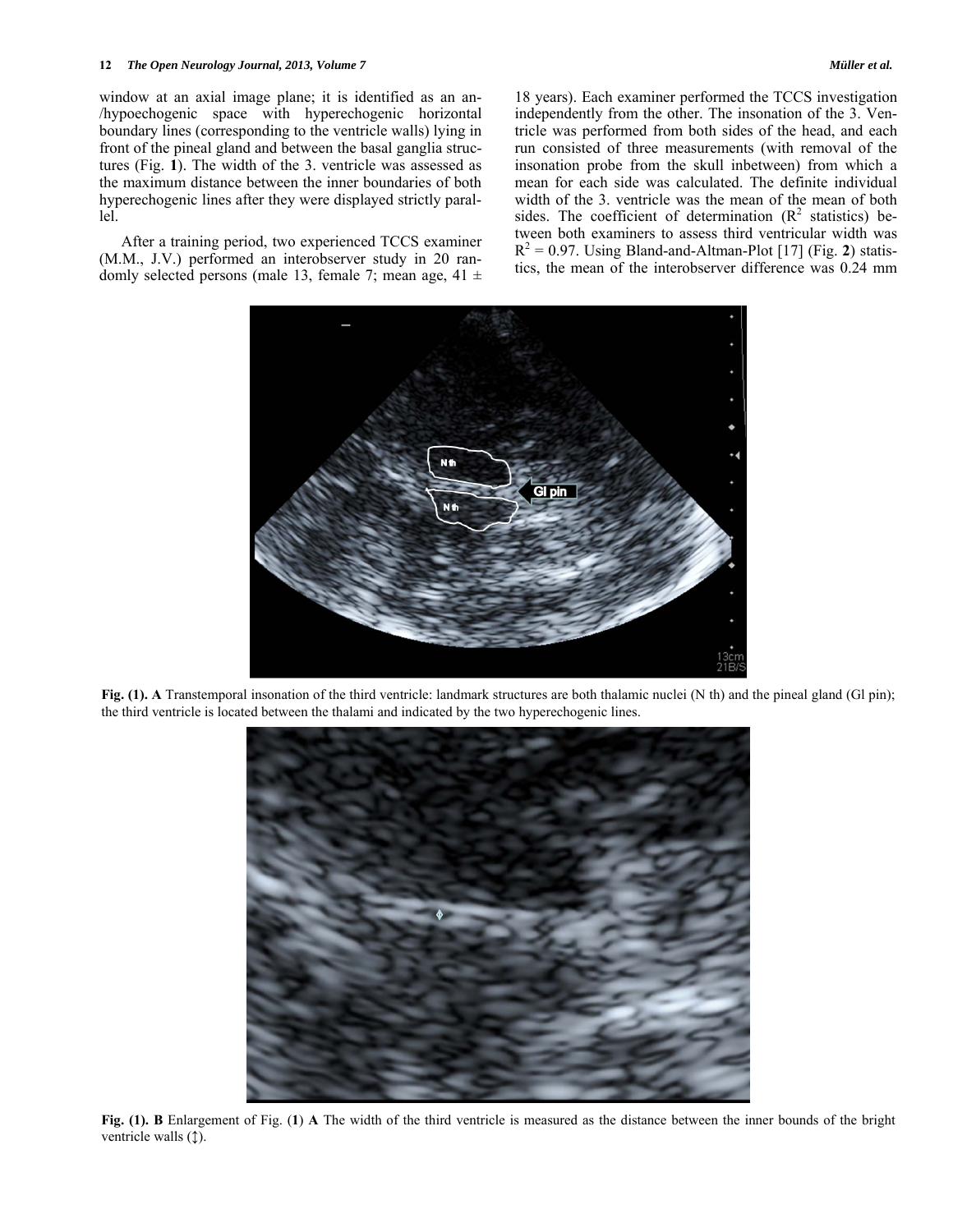

Fig. (2). Bland-Altman-Plot for interobserver agreement in assessing the width of the third ventricle. Mean of observer difference solid line; mean  $\pm$  1.96xSD (standard deviation) dotted lines.

with the 1.96 SD boundaries at 1.06 mm and -0.56 mm. The two outliners (1.15 mm, -0.8 mm) were recorded in two persons with poor insonation conditions, but both were still within an acceptable deviation range of about one mm. All TCCS examinations were performed by M.M. or J.V.

## **Control Subjects**

 Seventy healthy subjects (male 31, female 39, mean age  $41 \pm 15$  years, age range  $18 - 79$  years) without any diseases of the central nervous system or vascular risk factors served as controls. 36 were <40 years of age, 24 between 40 and 59 years, and 10 60 years or older. Between both gender there was no age difference. In each subjects atherosclerotic carotid artery disease was excluded by means of carotid Duplex ultrasound using the same equipment but a 4-10 MHz linear array transducer.

#### **PATIENTS**

 From our outpatient facility, we recruited 54 patients with definite relapsing remitting multiple sclerosis using the 2005 revised McDonald criteria [18]. All patients were without secondary progression (male 16, female 38, mean age 40  $\pm$  10 years) and under DMT with either interferon INF-beta-1b sc (n=22), INF-beta-1a sc (n=19), INF-beta-1a im (n=12) or glatiramer acetate (GM; n=1). No patient was previously treated with other medications than these DMT drugs. All but one patient had started their disease modifying therapy at the time of their definite MS diagnosis. The one patient was diagnosed in 1986 and started the medication in 1995 after a new relapse. Patients having changed the DMT during the disease course, had to have the actual medication for at least 2 years to become classified into one of the medication group, otherwise the patients were not included into the study. Patients with a disease duration of 2 years or less all had remained on the same medication. Thus, our patients represent a selected group of clinically relatively stable MS patients.

 The clinical examinations were performed by two neurologists (K.K., P.S) who were unaware of the TCCS results and who classified their clinical findings according to EDSS. The EDSS evaluation was not performed when a relapse was actually present. The duration of MS disease was determined from the time point of the definite MS diagnosis until study inclusion. The clinical and TCCS examinations were performed usually on the same day.

## **Statistical Analysis**

Data are reported in mean  $\pm$  standard deviation (SD) apart from EDSS which is reported in median and percentiles (25. and 75.). To compare means t-test was used for comparisons between control and patient groups; to compare means or medians within the group of controls or patients one sided ANOVA or Kruskal-Wallis procedure was used. For correlation analysis Spearman's *rho* (r) was used. For all analysis Matlab (Release R2011a, The MathWorks, Inc., Natick, MA, USA) was used. A p-value of  $\leq 0.05$  was considered significant

#### **RESULTS**

 In all controls and in all patients the insonation conditions were good allowing a clear identification of the 3. ventricle.

#### **Controls**

 Without any sex differences the width of the 3. ventricle increased with age from  $3.0 \pm 0.76$  mm in the age group  $\leq 40$ years to  $4.0 \pm 0.74$  mm in the age group of 60 years or more (ANOVA p<0.0001; Table **1**). Fig. **3** shows the relation between age and third ventricular width  $(r = 0.488)$ , p=0.0001) and provides the upper and lower 95% confidence intervals.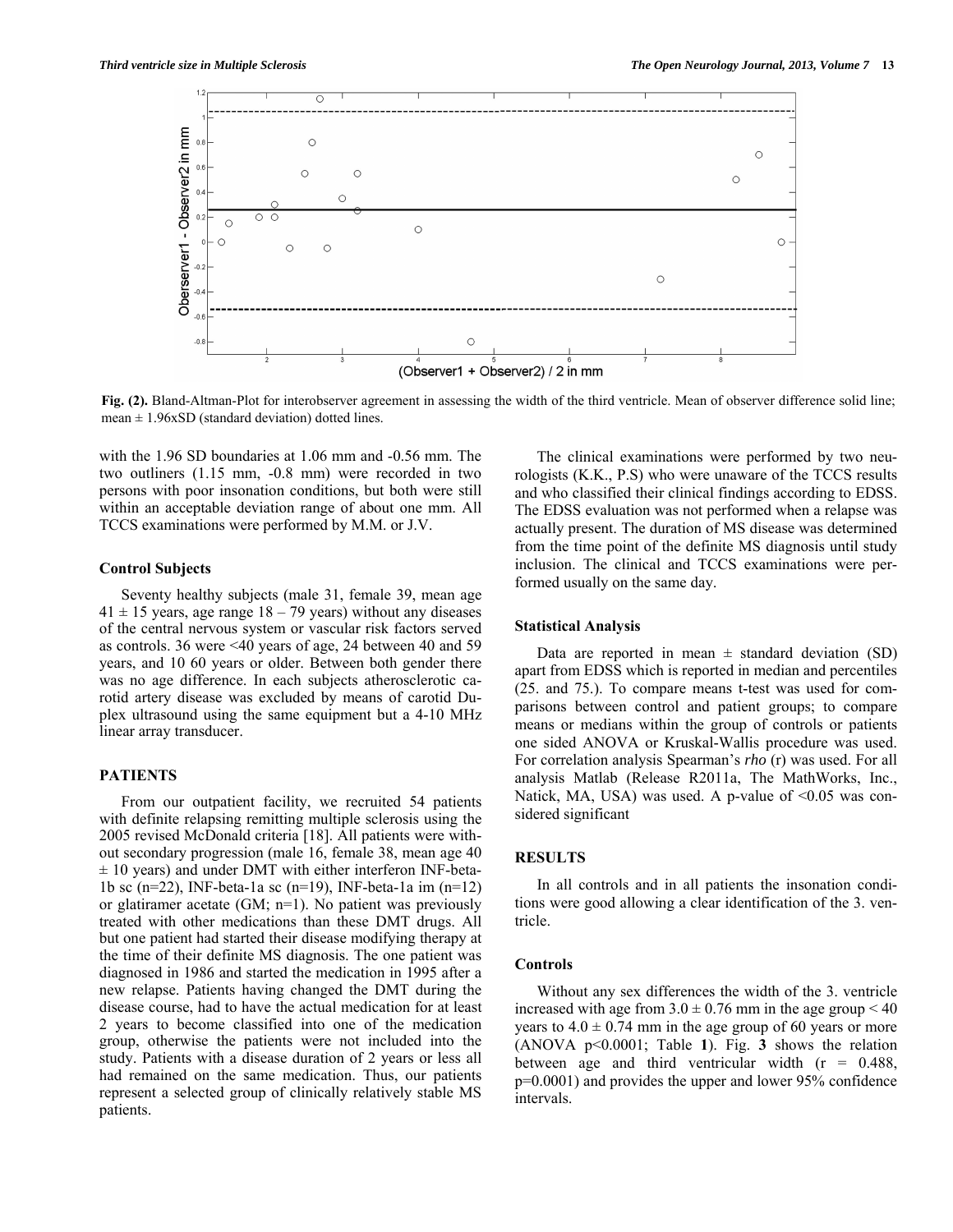

**Fig. (3).** Age dependency of 3. ventricular width. Regression line (solid line) according to least squares method; 95% Confidence Interval boundaries in dotted lines.

| <b>Controls</b>        | Width of 3. Ventricle in mm |  |  |
|------------------------|-----------------------------|--|--|
| Overall $(n=70)$       | $3.4 \pm 0.83$              |  |  |
| $< 40$ years (n=35)    | $3.0 \pm 0.76$              |  |  |
| 40-59 years ( $n=24$ ) | $3.7 \pm 0.70$ *            |  |  |
| $\geq 60$ years (n=10) | $4.0 \pm 0.74$ *            |  |  |
| Men                    | $3.4 \pm 0.92$              |  |  |
| Female                 | $3.4 \pm 0.78$              |  |  |

## **Table 1. Age and Sex Related Width of the 3. Ventricle in the Control Subjects**

ANOVA: p=0.0001 over all age groups.

\*significant different from age group <40 years.

All values in mean  $\pm$  SD.

# **Patients**

 EDSS in the patient group was 2 (1-3) with a total range between 0 and 6. Mean MS duration was  $6 \pm 5$  years. Mean third ventricular width of all MS patients  $(3.9 \pm 1.6 \text{ mm})$  was significantly  $(p<0.001)$  larger as compared to the controls  $(3.4 \pm 0.83$  mm). Using at each patients age the upper line of the 95% confidence interval to define whether the ventricular width is within normal rage or enlarged, 14 of the 54 patients exhibited an enlarged third ventricular width (25%). In the remainder of patients with third ventricle width within the normal range, the mean width was  $3.3 \pm 1.2$  mm. There was no difference regarding age and MS duration between the patients with ventricular enlargement and without; although not significant (p=0.12), patients with enlargement had had a higher EDSS [2.5 (1-3.5)] than the patients without [1.5 (1-2.5)].

 In an univariate analysis, the width of the 3. ventricle over all MS patients was significantly related to EDSS  $(r=0.446, p<0.0001)$  and to MS duration  $(r=0.319, p=0.01)$ and age  $(r=0.426, p<0.0001)$ ; using a stepwise regression model with EDSS, MS duration and age as input variables and the width of the 3. ventricle as output variable, MS duration ( $p=0.002$ ) and EDSS ( $p=0.004$ ) remained significantly related while age didn't.

 Patient's actual medication did not have an influence on 3. ventricular width or on the frequency of ventricular enlargement in the different treatment groups (Table **2**).

## **DISCUSSION**

 The width of the third ventricle has now been assessed by several groups. The mean widths vary between  $3.6 \pm 1.8$  mm [19] and  $6.2 \pm 1.9$  mm [10] with several studies in between

**Table 2. Patient Characteristics According to their Medication** 

| <b>Medication group</b> | Mean Age    | <b>EDSS</b>    | <b>MS Duration</b> | 3v Width      | 3v1     |
|-------------------------|-------------|----------------|--------------------|---------------|---------|
| INF-beta-1b sc $(n=22)$ | $42 \pm 10$ | $1.5(1-3)$     | $4.8 \pm 4$        | $3.8 \pm 1.4$ | 4       |
| INF-beta-1a sc $(n=19)$ | $38 \pm 9$  | $2.0(1.5-3.5)$ | $6.9 \pm 7$        | $3.8 \pm 2.0$ | $\circ$ |
| INF-beta-1a im $(n=12)$ | $43 \pm 11$ | $1.5(1-2.5)$   | $6.0 \pm 6$        | $4.2 \pm 1.3$ | 4       |
|                         | n.s.        | n.s.           | n.s.               | n.s.          | n.s.    |

Age in years; MS (multiple sclerosis) duration in years; 3v width, width of 3. ventricle in mm; 3v ↑, number of patient with third ventricular enlargement as indicated by being above the upper limit of the 95% confidence interval of the control population.

All values in mean ± SD apart from EDSS which is presented in median and percentiles (25. and 75.). n.s., not significant.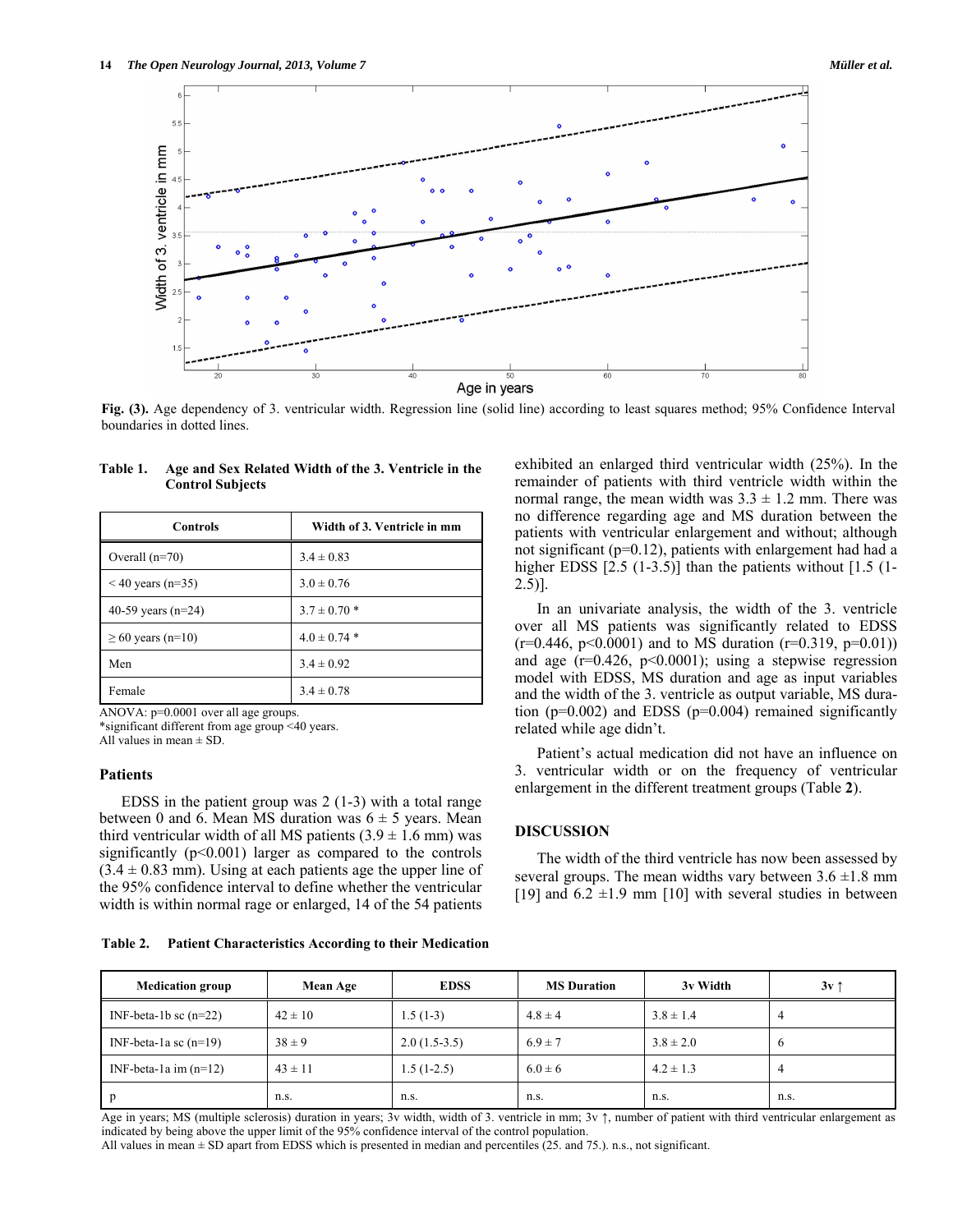(3.9 ± 2.5 mm [13], 4.5 ± 1 mm (Berg *et al* [11], derived from figure 1). The values of Seidel *et al* [10] were published in 1995, hence the data were collected one or two years earlier which could implicate that the then older technologic equipment might be one reason for their results. We performed our study using nearly the same technique and nearly the same equipment as Wollenweber *et al.* [19] and achieved quite close results.

 To define the normal range of the third ventricular width we used the upper line of the 95% Confidence Interval which provides a definite width for each year. If we had used instead the mean width plus the 2 SD, the upper limit over the whole age range would have been 5.06 mm; using this cutoff point to define normal from enlarged the rate of ventricular enlargement would be  $11/54 = 20\%$  (instead of  $14/54 =$ 25%). Depending on the method, a fourth of enlarged ventricles would have been missed.

 Over all our patients, the third ventricle was larger as compared to the ventricular width of the controls. Our mean width in the patients was 3.8 mm, that in the patients reported by Schminke *et al* [14] 4 mm, and that reported by Berg *et al* [11] 7.2 mm. The patient's characteristics of the Schminke group was similar to ours with a median EDSS of 2 and a mean disease duration of 6 years. In the Berg group the median EDSS was 5.5 and the mean duration of the disease was 9.4 years. Neither in the Schminke group nor in our group patients with secondary progressive MS were included; this MS subpopulation, however, accounted for 45% of the Berg group. From MRI studies it is reported that especially the patients with secondary progressive MS exhibit a pronounced increase of the ventricular system as an index of whole brain atrophy [20].

 Regarding brain atrophy in the DMT treatment groups we were not able to detect differences between the groups. In contrast to MRI, which could demonstrate such differences; this, however, occurred predominantly in the cortical grey matter [5,9,16], an area which is not reliably insonatable by TCCS. Despite TCCS's disadvantage to be less able to differentiate regional differences of brain atrophy, the clinical relevance of third ventricular width as an index of brain atrophy seems comparable to MRI derived atrophic indexes when the Spearman correlation coefficients are compared. We found a *rho* coefficient of 0.44 between EDSS and third ventricular width which is close to the to the results of Schminke *et al* [14] and Berg *et al* [11] who reported both a *rho* correlation coefficient of 0.4. According to MRI investigations brain atrophy is present in over 90% of MS patients [2]. However, even with such a high resolution method the correlation between brain atrophy and clinical findings is weak to moderate (Spearman *rho*-values between 0.29 and 0.6) [2,3,7,8]. Thus, from a clinical point of view the relationship between clinical presentation and brain atrophy can be evaluated similarly by TCCS and MRI. Even for longterm investigations TCCS may be useful; in two longitudinal TCCS studies a significant enlargement of the third ventricle was observed which was accompanied by a measurable clinical correlation [12, 19].

# **CONCLUSION**

 The assessment of the 3. ventricle by means of TCCS may provide information on the dynamics of brain parenchym changes in patients with MS. Even in MS patients in good clinical conditions the rate of patients with brain atrophy is high.

## **CONFLICT OF INTEREST**

 The author(s) confirm that this article content has no conflicts of interest.

#### **ACKNOWLEDGEMENT**

 The study was sponsored in parts by Bayer (Schweiz) AG, Bayer Schering Pharma, Grubenstrasse 6, Postfach, CH-8045 Zürich, Switzerland.

#### **REFERENCES**

- [1] Simon JH, Jacobs LD, Campion MK, *et al*. A longitudinal study of brain atrophy in relapsing multiple sclerosis. The Multiple Sclerosis Collaborative Research Group (MSCRG). Neurology 1999; 53: 139-48.
- [2] Rudick RA, Fisher E, Lee JC, Simon J, Jacobs L. Multiple Sclerosis Collaborative Research Group. Use of the brain parenchymal fraction to measure whole brain atrophy in relapsing-remitting MS. Neurology 1999; 53: 1698-704.
- [3] Fisher E, Lee JC, Nakamura K, Rudick RA. Gray matter atrophy in multiple sclerosis: a longitudinal study. Ann Neurol 2008; 64: 255- 65.
- [4] Calabrese M, Agosta F, Rinaldi F, *et al.* Cortical lesions and atrophy associated with cognitive impairment in relapsing-remitting multiple sclerosis. Arch Neurol. 2009; 66: 1144-50.
- [5] Calabrese M, Bernardi V, Atzori M, *et al.* Effect of diseasemodifying drugs on cortical lesions and atrophy in relapsingremitting multiple sclerosis. Mult Scler 2011; 18(4): 418-24.
- [6] Roosendaal SD, Bendfeldt K, Vrenken H, *et al*. Grey matter volume in a large cohort of MS patients: relation to MRI parameters and disability. Mult Scler 2011; 17: 1098-106.
- [7] Batista S, Zivadinov R, Hoogs M, *et al*. Basal ganglia, thalamus and neocortical atrophy predicting slowed cognitive processing in multiple sclerosis. J Neurol 2012; 259: 139-46.
- [8] Fisniku LK, Chard DT, Jackson JS, *et al*. Gray matter atrophy is related to long-term disability in multiple sclerosis. Ann Neurol 2008; 64: 247-54.
- [9] Bendfeldt K, Egger H, Nichols TE, *et al*. Effect of immunomodulatory medication on regional gray matter loss in relapsing-remitting multiple sclerosis--a longitudinal MRI study. Brain Res 2010; 1325:174-82.
- [10] Seidel G, Kaps M, Gerrits T, Hutzelmann A. Evaluation of the ventricular system in adults by transcranial duplex sonography. J Neuroimaging 1995; 5: 105-8.
- [11] Berg D, Mäurer M, Warmuth-Metz M, Rieckmann P, Becker G. The correlation between ventricular diameter measured by transcranial sonography and clinical disability and cognitive dysfunction in patients with multiple sclerosis. Arch Neurol 2000; 57: 1289-92.
- [12] Kallmann BA, Sauer J, Schliesser M, *et al*. Determination of ventricular diameters in multiple sclerosis patients with transcranial sonography (TCS)--a two year follow-up study. J Neurol 2004; 251: 30-4.
- [13] Hernández NL, Escrivá AG, Jordà JM. Study of the diameter of the third ventricle with transcranial sonography. Neurologia 2007; 22: 507-10.
- [14] Schminke U, Lorenz L, Kirsch M, et al. Diameter assessment of the third ventricle with transcranial sonography in patients with multiple sclerosis. J Neuroimaging 2010; 20: 53-7.